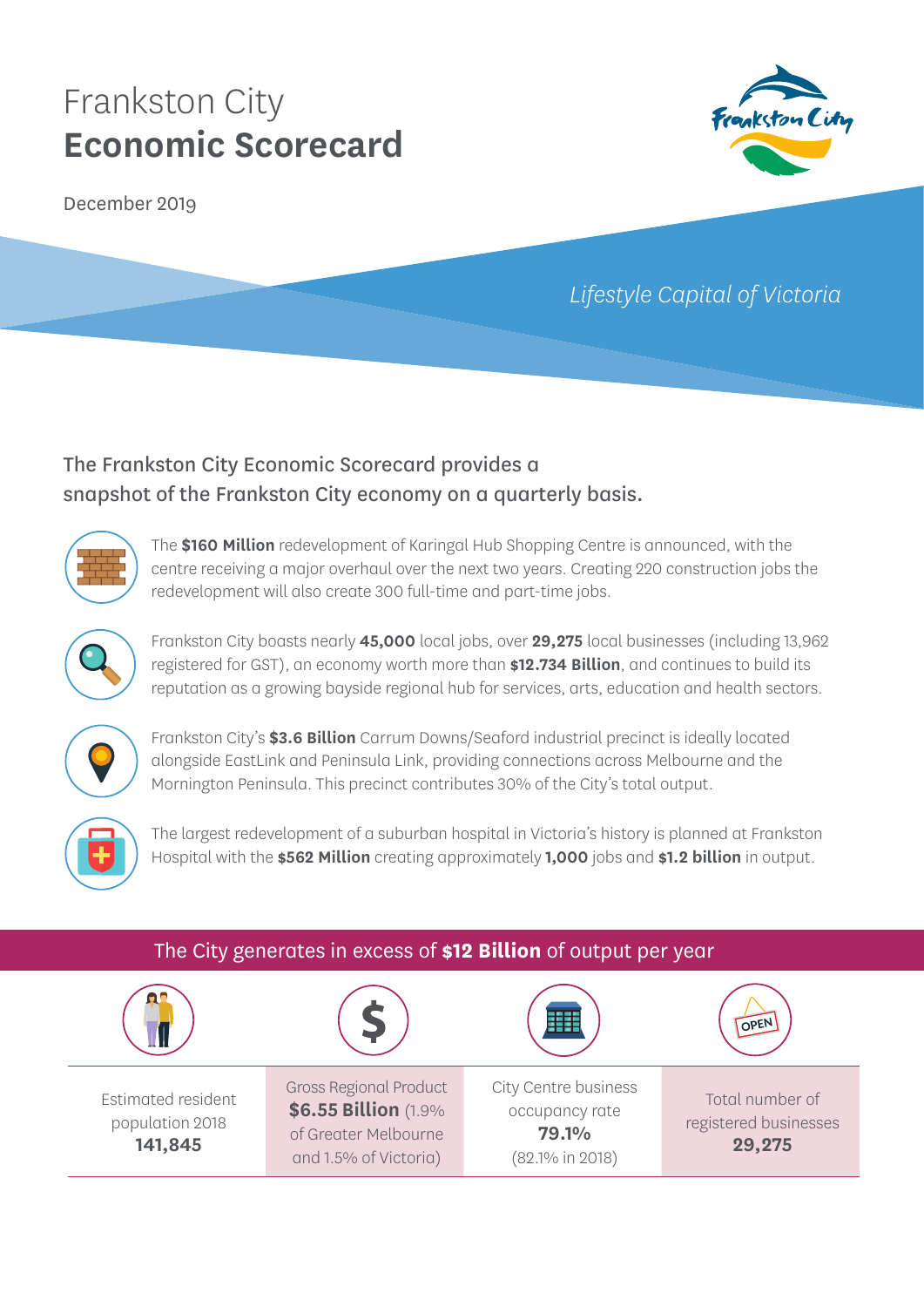December 2019

### **Top 6 Industries** Output value **\$8.37** Billion



Construction **\$2.31 Billion**

Manufacturing **\$2.13 Billion**



Rental, Hiring & Real Estate Services **\$1.53 Billion**



Health Care & Social Assistance **\$1.15 Billion**



≝

Retail Trade **\$655 Million**

Electricity, Gas, Water and Waste Services **\$603 Million**



#### **Total number** of jobs **44,934**



Frankston City has **0.31** jobs per resident (up from 0.29 in 2011)



**20,690** (48.3%) of individuals working in Frankston City also reside in the City



**57.7%** of businesses intend to employ more staff in the next 12-24 months



**9,180** (20.4%) Health Care & Social Assistance

**5,894** (13.1%) Retail Trade

**5,483** (12.2%) Construction







Education & Training



**4,195** (9.3%)

**2,991** (6.7%) Accommodation & Food Services

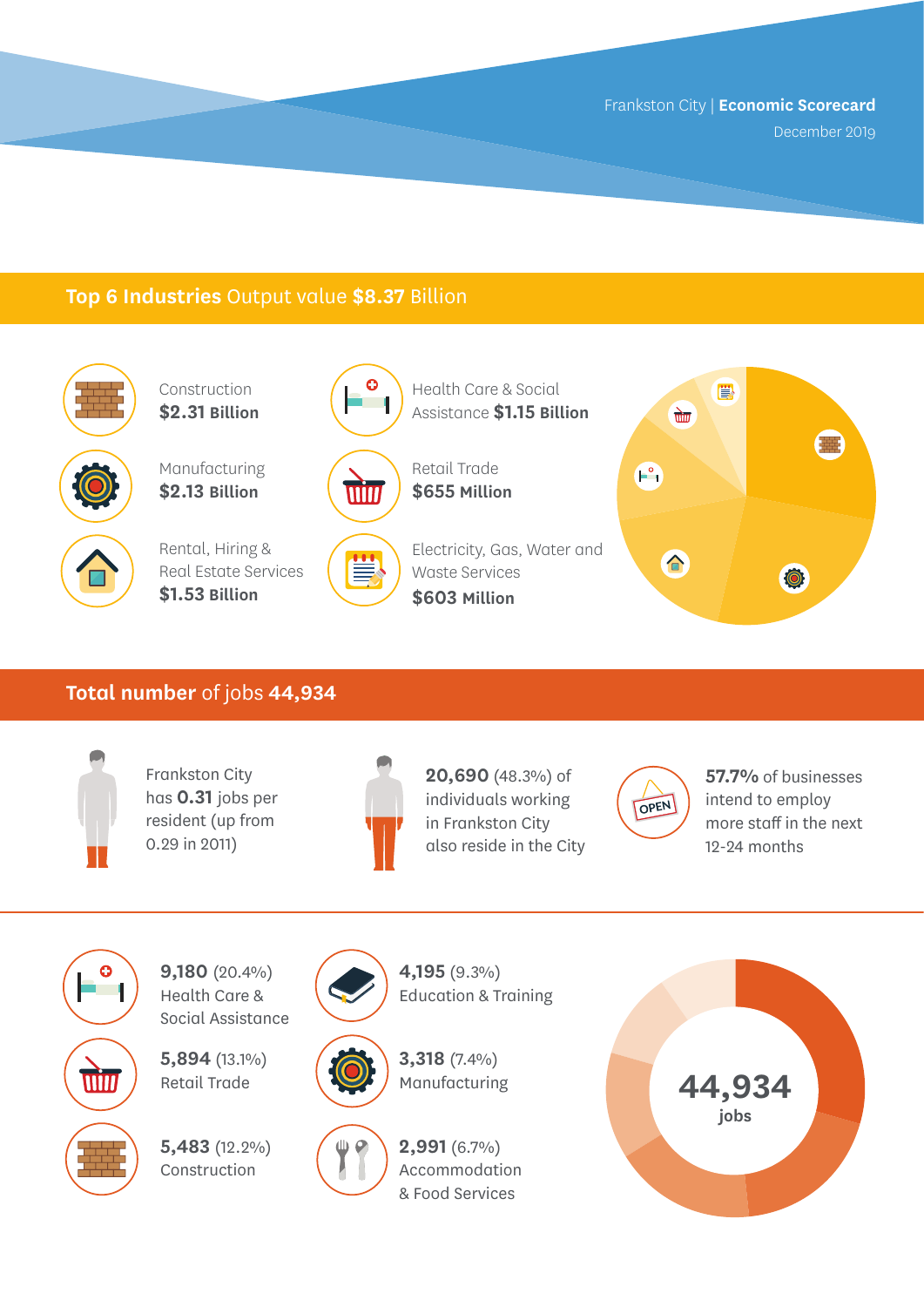December 2019

### **Hours** worked and Qualifications





**18 Degree Courses**  are now offered on campus in

| <b>Qualifications of Residents</b> | <b>Frankston City</b> |               | <b>Greater Melbourne</b> |
|------------------------------------|-----------------------|---------------|--------------------------|
|                                    | Number                | $\frac{0}{0}$ | $\frac{0}{0}$            |
| Bachelor or Higher Degree          | 15,854                | 14.5          | 27.5                     |
| Advanced Diploma and Diploma       | 11,151                | 10.9          | 9.5                      |
| Vocational                         | 25,716                | 23.6          | 15.3                     |
| No Qualifications                  | 44,966                | 41.2          | 38.6                     |
| Not Stated                         | 11,428                | 10.5          | 9.2                      |

### **Unemployment** Rate

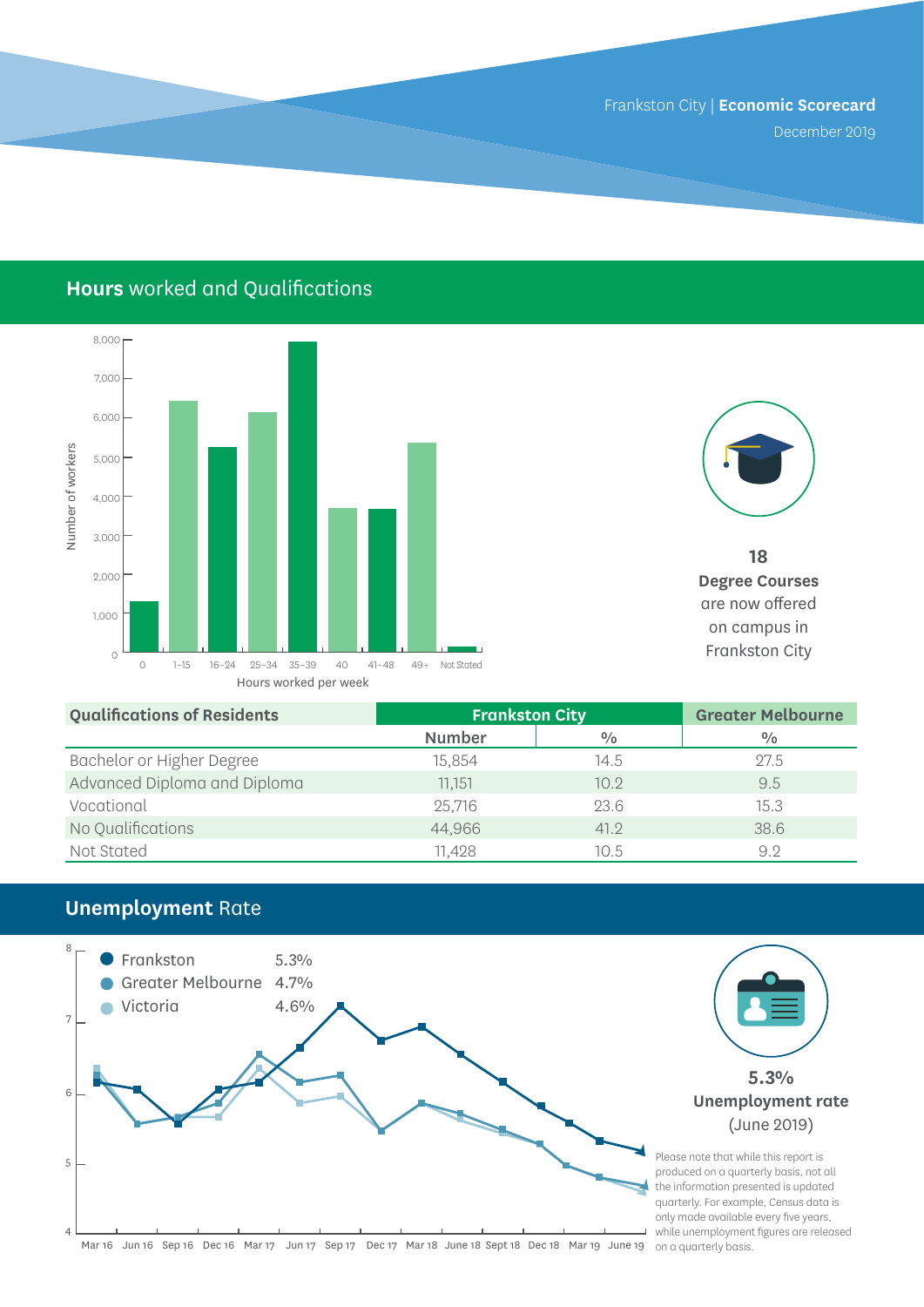December 2019

## **Major Investments** (recently completed)

| Chisholm Institute Frankston Campus Redevelopment |              | \$84.3 Million 676 jobs created |
|---------------------------------------------------|--------------|---------------------------------|
| Frankston Private Hospital                        | \$40 Million | 407 jobs created                |
| Monash University                                 | \$32 Million | 142 jobs created                |
| Frankston Station Precinct Redevelopment          |              | \$63.8 Million 231 jobs created |
| Mixed use Retail/Apartments (38 Playne Street)    | \$5 Million  | 18 jobs created                 |
| Mixed use Retail/Apartments (Clyde Street)        | \$3 Million  | <b>11</b> jobs created          |



**98%** of businesses in Frankston City employ less than 20 people

### **Building Permits Issued** (Sept–Nov 2019)

| <b>Type</b>                     | <b>No of Permits</b> | <b>Value of Permits*</b> |
|---------------------------------|----------------------|--------------------------|
| Commercial                      | 8                    | \$5,364,931              |
| Domestic                        | 158                  | \$18,288,022             |
| Hospital/Healthcare             | $\overline{2}$       | \$32,099,265             |
| Industrial                      | 3                    | \$421,760                |
| <b>Public Buildings</b>         | 13                   | \$7,910,141              |
| Residential                     | 3                    | \$3,075,776              |
| Retail                          | 16                   | \$8,457,071              |
| <b>TOTAL</b>                    | 203                  | \$75,616,966             |
| Change from previous<br>quarter | 34.5%                | 79.1%                    |



\*Estimated Project Cost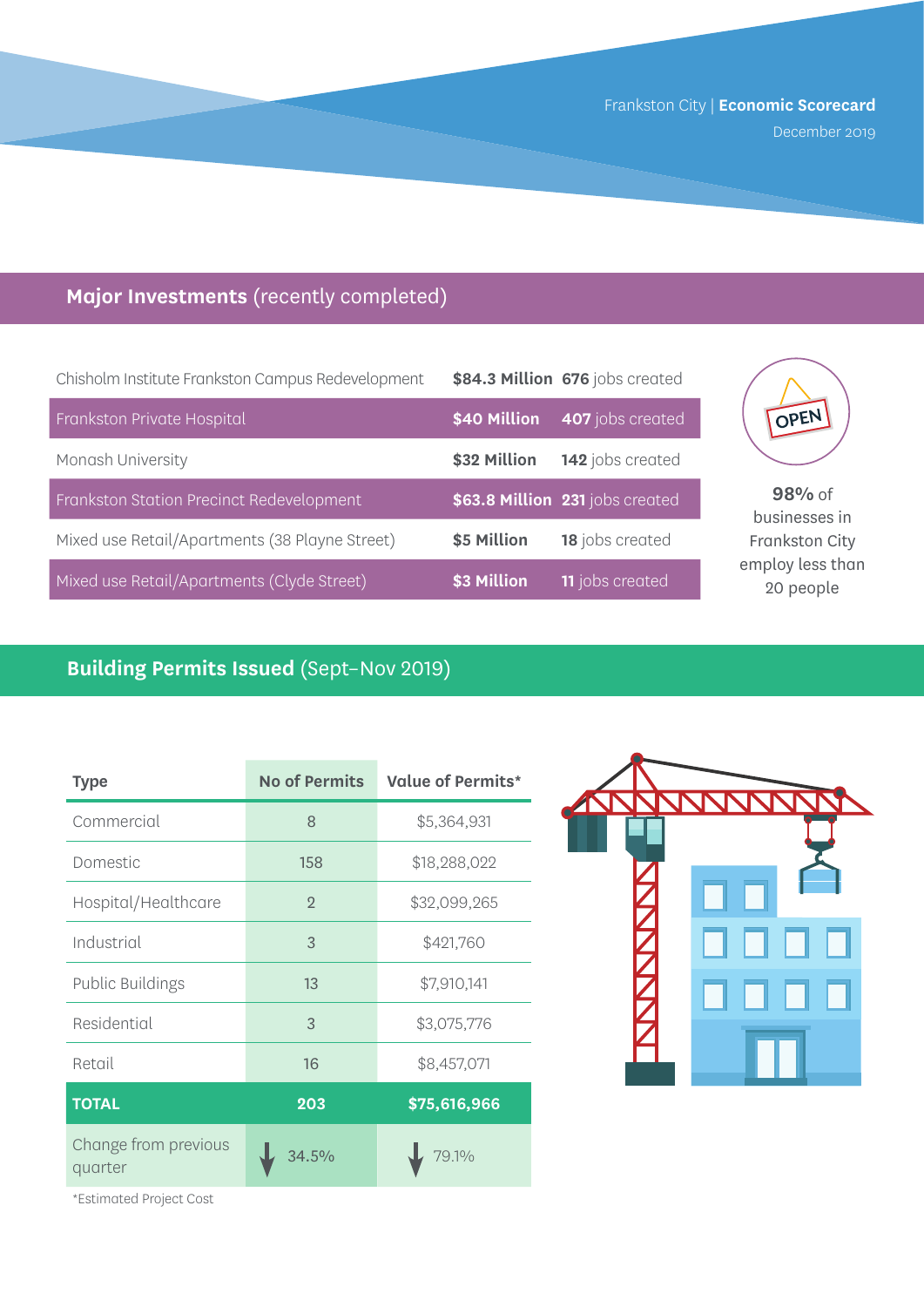December 2019

### **Tourism**



**Tourism Event Attraction Program 2019–2020**

Quarter)

Five events scheduled

**39,000** attendees expected

Cost per attendee **\$0.85**

Estimated projected economic benefit **\$4.4 Million**

on Instagram (up 568 on September Quarter)



**2,604** Subscribers to 'Frankston Enjoy Every Moment' eNewsletter (up 664 on September Quarter)

2018–2019 (face-face, phone, email)



Resident Morning Tea an average of **20** people attend per session



Number of volunteers **30**